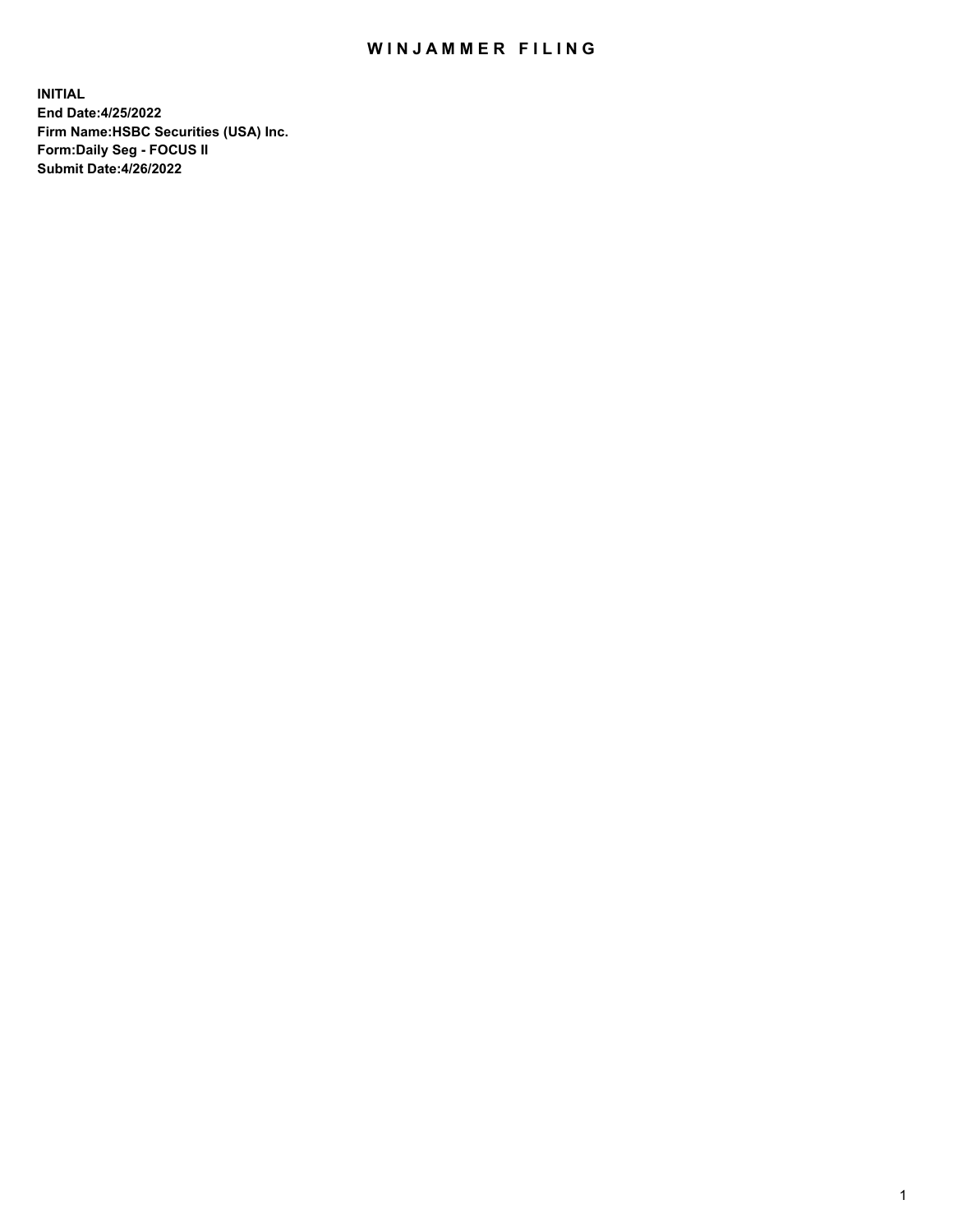**INITIAL End Date:4/25/2022 Firm Name:HSBC Securities (USA) Inc. Form:Daily Seg - FOCUS II Submit Date:4/26/2022 Daily Segregation - Cover Page**

| Name of Company                                                                                                                                                                                                                                                                                                                | <b>HSBC Securities (USA) Inc.</b>                          |
|--------------------------------------------------------------------------------------------------------------------------------------------------------------------------------------------------------------------------------------------------------------------------------------------------------------------------------|------------------------------------------------------------|
| <b>Contact Name</b>                                                                                                                                                                                                                                                                                                            | <b>Michael Vacca</b>                                       |
| <b>Contact Phone Number</b>                                                                                                                                                                                                                                                                                                    | 212-525-7951                                               |
| <b>Contact Email Address</b>                                                                                                                                                                                                                                                                                                   | michael.vacca@us.hsbc.com                                  |
| FCM's Customer Segregated Funds Residual Interest Target (choose one):<br>a. Minimum dollar amount: ; or<br>b. Minimum percentage of customer segregated funds required:%; or<br>c. Dollar amount range between: and; or<br>d. Percentage range of customer segregated funds required between: % and %.                        | 132,000,000<br><u>0</u><br>00<br>0 <sub>0</sub>            |
| FCM's Customer Secured Amount Funds Residual Interest Target (choose one):<br>a. Minimum dollar amount: ; or<br>b. Minimum percentage of customer secured funds required:%; or<br>c. Dollar amount range between: and; or<br>d. Percentage range of customer secured funds required between: % and %.                          | 15,000,000<br><u>0</u><br>0 <sub>0</sub><br>0 <sub>0</sub> |
| FCM's Cleared Swaps Customer Collateral Residual Interest Target (choose one):<br>a. Minimum dollar amount: ; or<br>b. Minimum percentage of cleared swaps customer collateral required:% ; or<br>c. Dollar amount range between: and; or<br>d. Percentage range of cleared swaps customer collateral required between:% and%. | 83,000,000<br><u>0</u><br><u>00</u><br>00                  |

Attach supporting documents CH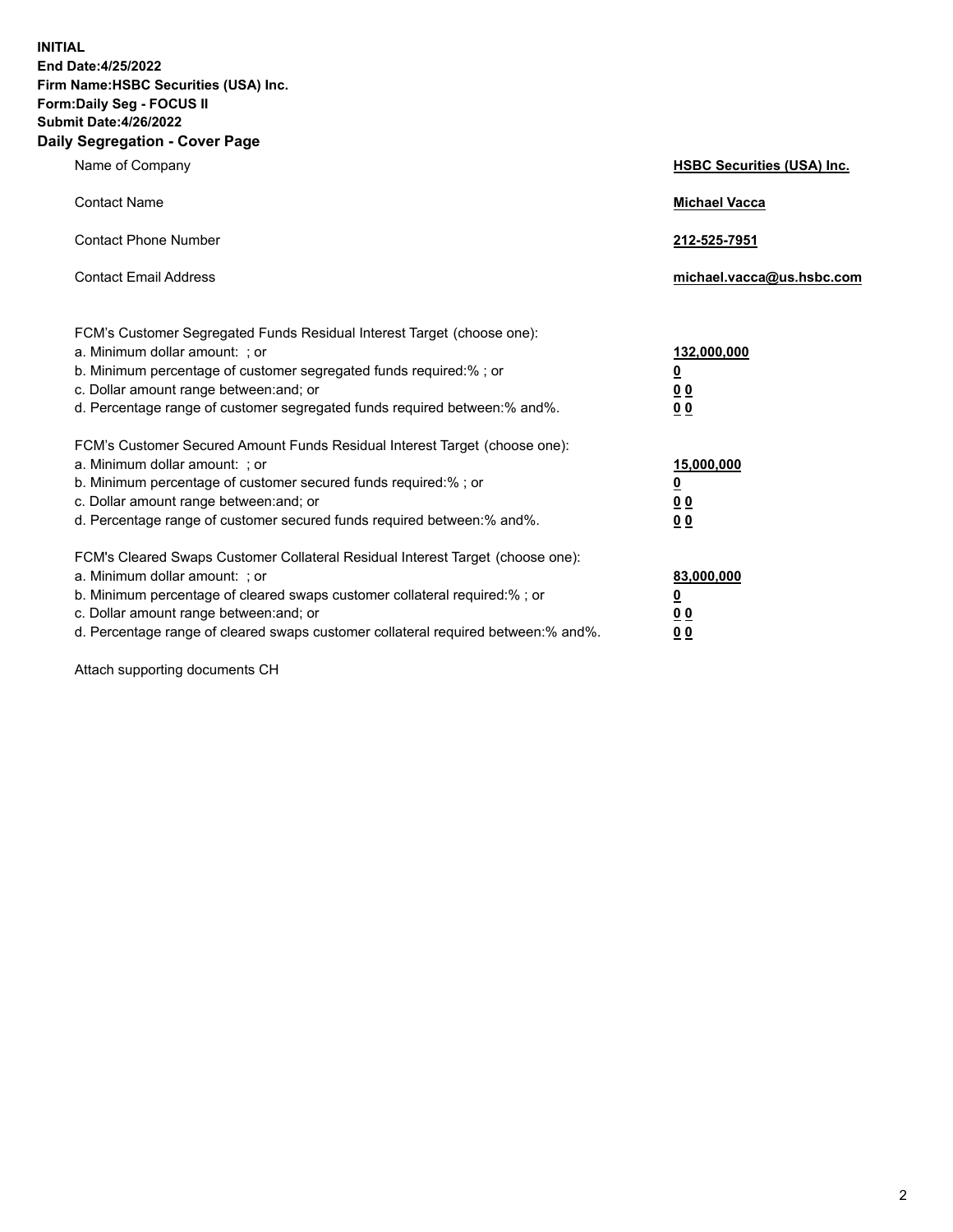**INITIAL End Date:4/25/2022 Firm Name:HSBC Securities (USA) Inc. Form:Daily Seg - FOCUS II Submit Date:4/26/2022 Daily Segregation - Secured Amounts** Foreign Futures and Foreign Options Secured Amounts Amount required to be set aside pursuant to law, rule or regulation of a foreign government or a rule of a self-regulatory organization authorized thereunder **0** [7305] 1. Net ledger balance - Foreign Futures and Foreign Option Trading - All Customers A. Cash **123,162,937** [7315] B. Securities (at market) **43,982,032** [7317] 2. Net unrealized profit (loss) in open futures contracts traded on a foreign board of trade **-4,396,010** [7325] 3. Exchange traded options a. Market value of open option contracts purchased on a foreign board of trade **0** [7335] b. Market value of open contracts granted (sold) on a foreign board of trade **0** [7337] 4. Net equity (deficit) (add lines 1. 2. and 3.) **162,748,959** [7345] 5. Account liquidating to a deficit and account with a debit balances - gross amount **996,220** [7351] Less: amount offset by customer owned securities **-996,064** [7352] **156** [7354] 6. Amount required to be set aside as the secured amount - Net Liquidating Equity Method (add lines 4 and 5) **162,749,115** [7355] 7. Greater of amount required to be set aside pursuant to foreign jurisdiction (above) or line 6. **162,749,115** [7360] FUNDS DEPOSITED IN SEPARATE REGULATION 30.7 ACCOUNTS 1. Cash in banks A. Banks located in the United States **12,822,815** [7500] B. Other banks qualified under Regulation 30.7 **0** [7520] **12,822,815** [7530] 2. Securities A. In safekeeping with banks located in the United States **43,982,032** [7540] B. In safekeeping with other banks qualified under Regulation 30.7 **0** [7560] **43,982,032** [7570] 3. Equities with registered futures commission merchants A. Cash **0** [7580] B. Securities **0** [7590] C. Unrealized gain (loss) on open futures contracts **0** [7600] D. Value of long option contracts **0** [7610] E. Value of short option contracts **0** [7615] **0** [7620] 4. Amounts held by clearing organizations of foreign boards of trade A. Cash **0** [7640] B. Securities **0** [7650] C. Amount due to (from) clearing organization - daily variation **0** [7660] D. Value of long option contracts **0** [7670] E. Value of short option contracts **0** [7675] **0** [7680] 5. Amounts held by members of foreign boards of trade A. Cash **154,907,680** [7700] B. Securities **0** [7710] C. Unrealized gain (loss) on open futures contracts **-4,396,010** [7720] D. Value of long option contracts **0** [7730] E. Value of short option contracts **0** [7735] **150,511,670** [7740] 6. Amounts with other depositories designated by a foreign board of trade **0** [7760] 7. Segregated funds on hand **0** [7765] 8. Total funds in separate section 30.7 accounts **207,316,517** [7770] 9. Excess (deficiency) Set Aside for Secured Amount (subtract line 7 Secured Statement Page 1 from Line 8) **44,567,402** [7380] 10. Management Target Amount for Excess funds in separate section 30.7 accounts **15,000,000** [7780]

11. Excess (deficiency) funds in separate 30.7 accounts over (under) Management Target **29,567,402** [7785]

3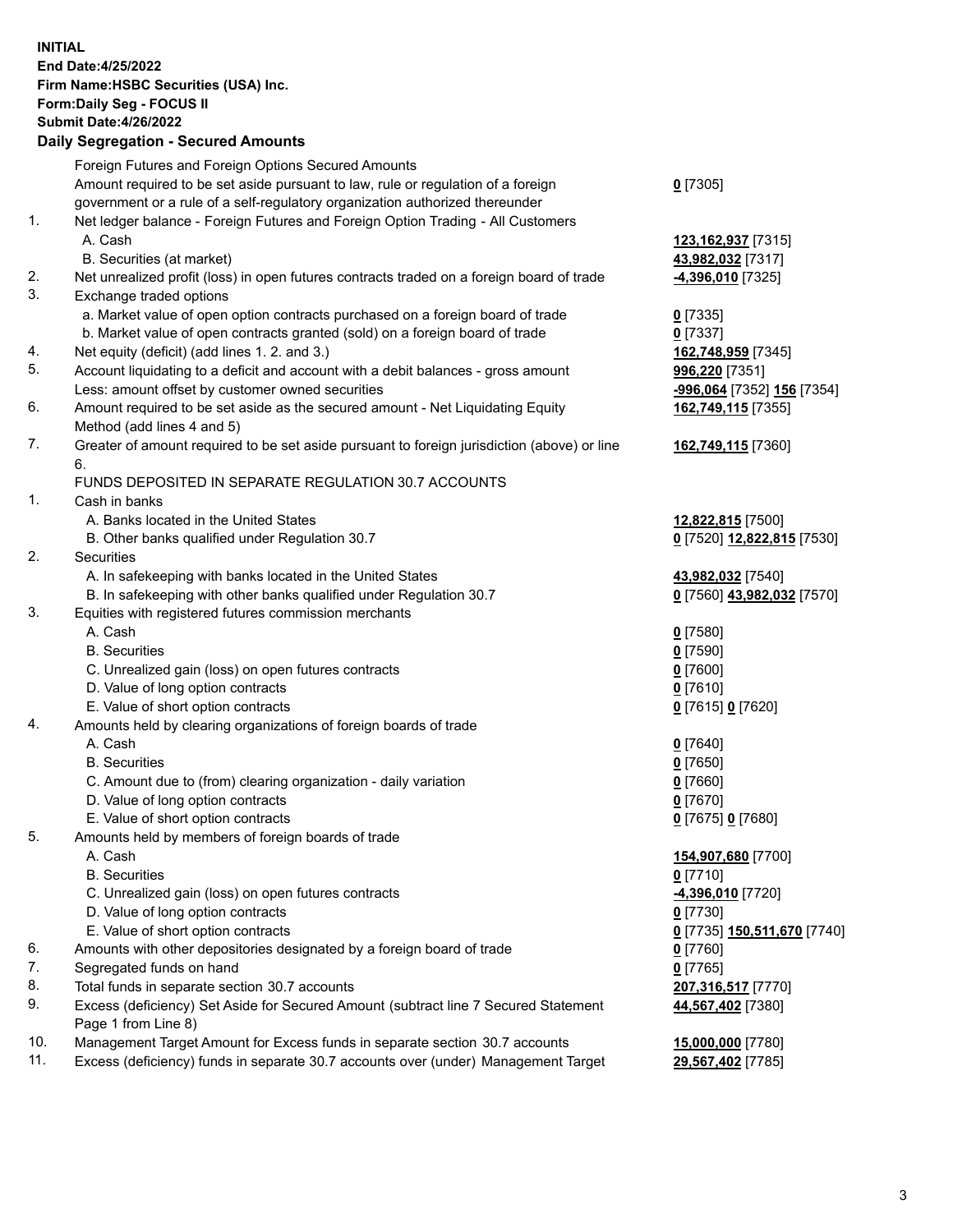**INITIAL End Date:4/25/2022 Firm Name:HSBC Securities (USA) Inc. Form:Daily Seg - FOCUS II Submit Date:4/26/2022 Daily Segregation - Segregation Statement** SEGREGATION REQUIREMENTS(Section 4d(2) of the CEAct) 1. Net ledger balance A. Cash **3,730,880,782** [7010] B. Securities (at market) **1,164,227,294** [7020] 2. Net unrealized profit (loss) in open futures contracts traded on a contract market **-1,377,611,326** [7030] 3. Exchange traded options A. Add market value of open option contracts purchased on a contract market **5,437,026,935** [7032] B. Deduct market value of open option contracts granted (sold) on a contract market **-1,092,709,634** [7033] 4. Net equity (deficit) (add lines 1, 2 and 3) **7,861,814,051** [7040] 5. Accounts liquidating to a deficit and accounts with debit balances - gross amount **6,984,321** [7045] Less: amount offset by customer securities **-6,984,321** [7047] **0** [7050] 6. Amount required to be segregated (add lines 4 and 5) **7,861,814,051** [7060] FUNDS IN SEGREGATED ACCOUNTS 7. Deposited in segregated funds bank accounts A. Cash **6,872,179** [7070] B. Securities representing investments of customers' funds (at market) **0** [7080] C. Securities held for particular customers or option customers in lieu of cash (at market) **272,499,949** [7090] 8. Margins on deposit with derivatives clearing organizations of contract markets A. Cash **2,024,713,003** [7100] B. Securities representing investments of customers' funds (at market) **174,311,876** [7110] C. Securities held for particular customers or option customers in lieu of cash (at market) **819,106,078** [7120] 9. Net settlement from (to) derivatives clearing organizations of contract markets **291,635,508** [7130] 10. Exchange traded options A. Value of open long option contracts **5,437,026,935** [7132] B. Value of open short option contracts **-1,092,709,634** [7133] 11. Net equities with other FCMs A. Net liquidating equity **228,374** [7140] B. Securities representing investments of customers' funds (at market) **0** [7160] C. Securities held for particular customers or option customers in lieu of cash (at market) **22,613,281** [7170] 12. Segregated funds on hand **50,007,986** [7150] 13. Total amount in segregation (add lines 7 through 12) **8,006,305,535** [7180] 14. Excess (deficiency) funds in segregation (subtract line 6 from line 13) **144,491,484** [7190] 15. Management Target Amount for Excess funds in segregation **132,000,000** [7194]

16. Excess (deficiency) funds in segregation over (under) Management Target Amount Excess

**12,491,484** [7198]